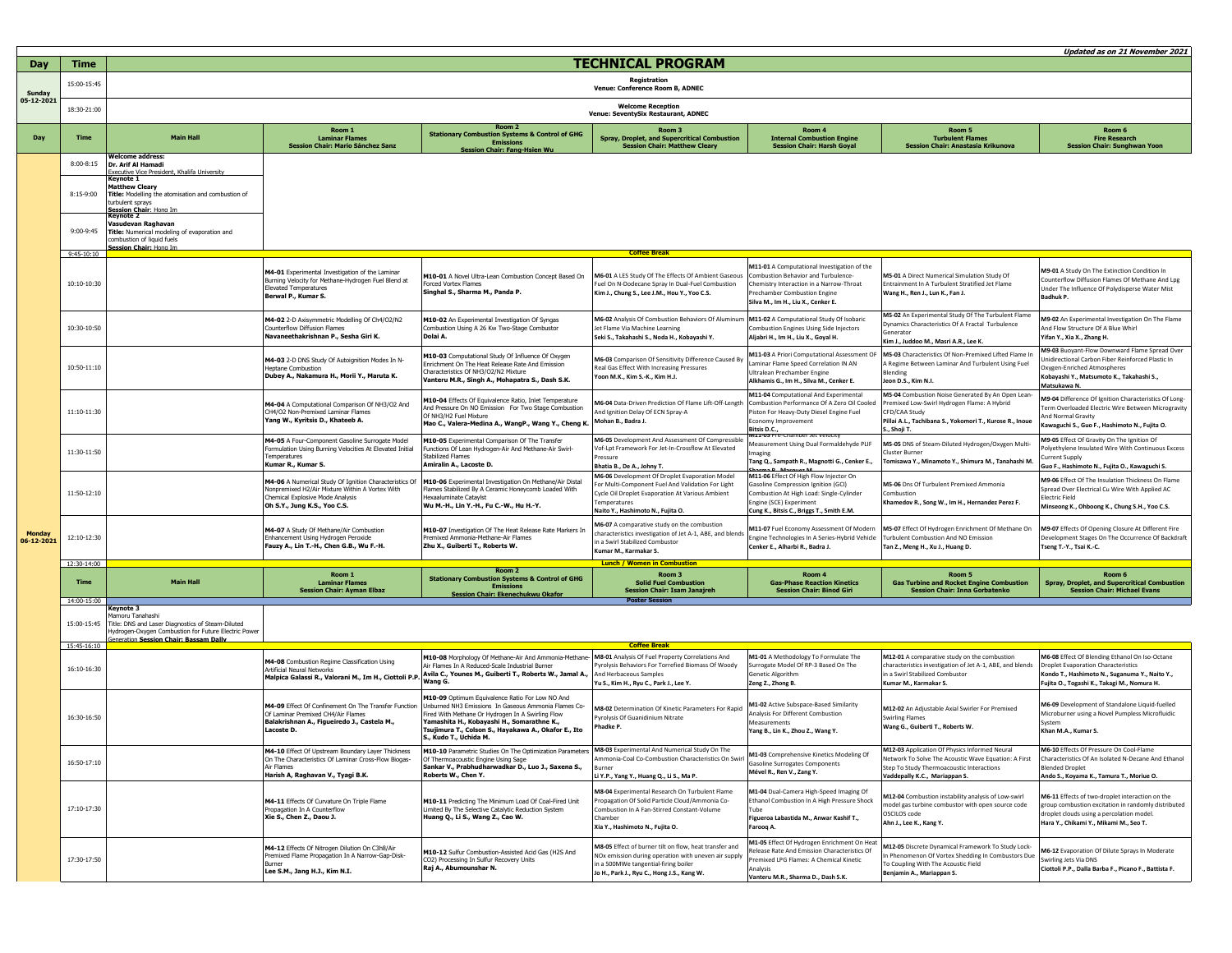|                                     | 17:50-18:10                                                                                                      |                                                                                                                                                                                                                                                                                                                                    | M4-13 Experimental Observation Of Overdriven<br>Spherical Propagation Flame<br>Hirano Y., Nakamura H., Tezuke T., Mukoyama T.,<br>Morii Y., Maruta K.                                            |                                                                                                                                                                                                                                                           | M8-06 Initiation Step In The Condensed Phase<br>Decomposition Process Of Ammonium Perchlorate<br>Kumbhakarna N., Panchal H., Chowdhury A.,<br>Patel J.                 | M1-06 Effect Of Wall Surface Materials On<br>mmonia Pyrolysis<br>Feng P., Suzuki Y., Lee M.                                                                                                           |                                                                                                                                                                                                                                                        | M6-13 Forced Ignition Of Spray Ethanol Flames In<br>Fuel Droplet/Vapor/Oxidizer Mixtures<br>Li Q., Zhang H.                                                                                                     |  |
|-------------------------------------|------------------------------------------------------------------------------------------------------------------|------------------------------------------------------------------------------------------------------------------------------------------------------------------------------------------------------------------------------------------------------------------------------------------------------------------------------------|--------------------------------------------------------------------------------------------------------------------------------------------------------------------------------------------------|-----------------------------------------------------------------------------------------------------------------------------------------------------------------------------------------------------------------------------------------------------------|------------------------------------------------------------------------------------------------------------------------------------------------------------------------|-------------------------------------------------------------------------------------------------------------------------------------------------------------------------------------------------------|--------------------------------------------------------------------------------------------------------------------------------------------------------------------------------------------------------------------------------------------------------|-----------------------------------------------------------------------------------------------------------------------------------------------------------------------------------------------------------------|--|
| Day                                 | <b>Time</b>                                                                                                      | <b>Main Hall</b><br>Kevnote 4                                                                                                                                                                                                                                                                                                      |                                                                                                                                                                                                  |                                                                                                                                                                                                                                                           |                                                                                                                                                                        |                                                                                                                                                                                                       |                                                                                                                                                                                                                                                        |                                                                                                                                                                                                                 |  |
| <b>Tuesday</b><br>07-12-2021        | 8:15-9:00                                                                                                        | Aamir Farooq<br>Title: Ignition and elementary reaction studies of<br>complex systems<br>Session Chair: James Turner<br>Industry Keynote 1                                                                                                                                                                                         |                                                                                                                                                                                                  |                                                                                                                                                                                                                                                           |                                                                                                                                                                        |                                                                                                                                                                                                       |                                                                                                                                                                                                                                                        |                                                                                                                                                                                                                 |  |
|                                     | 9:00-9:30                                                                                                        | Amer Amer, Saudi Aramco<br>Title: Towards a Net-zero CO2 World - Role of synthetic<br>fuels and hydrogen in transport<br>Session Chair: Mani Sarathy<br>Industry Keynote 2                                                                                                                                                         |                                                                                                                                                                                                  |                                                                                                                                                                                                                                                           |                                                                                                                                                                        |                                                                                                                                                                                                       |                                                                                                                                                                                                                                                        |                                                                                                                                                                                                                 |  |
|                                     | $9:30-10:00$                                                                                                     | Majed Toqan, ATD<br>Title: The Application of Ammonia in Gas Turbine<br>Combustors<br>Session Chair: Mani Sarathy                                                                                                                                                                                                                  |                                                                                                                                                                                                  |                                                                                                                                                                                                                                                           |                                                                                                                                                                        |                                                                                                                                                                                                       |                                                                                                                                                                                                                                                        |                                                                                                                                                                                                                 |  |
|                                     | 10:00-10:30                                                                                                      | ingustry Panel                                                                                                                                                                                                                                                                                                                     | <b>Coffee Break</b>                                                                                                                                                                              |                                                                                                                                                                                                                                                           |                                                                                                                                                                        |                                                                                                                                                                                                       |                                                                                                                                                                                                                                                        |                                                                                                                                                                                                                 |  |
|                                     |                                                                                                                  | Panelist 1: Abdurrahman Khalidi<br>Energy transition: a combustion journey<br>Panelist 2: Jeff Kloosterman<br>The role of non-hydrocarbon in the energy transition                                                                                                                                                                 |                                                                                                                                                                                                  |                                                                                                                                                                                                                                                           |                                                                                                                                                                        |                                                                                                                                                                                                       |                                                                                                                                                                                                                                                        |                                                                                                                                                                                                                 |  |
|                                     | 10:30-12:30                                                                                                      | Panelist 3: Mark D'Agostini<br>Opportunities for the use of oxy-fuel combustion in a<br>sustainable energy economy                                                                                                                                                                                                                 |                                                                                                                                                                                                  |                                                                                                                                                                                                                                                           |                                                                                                                                                                        |                                                                                                                                                                                                       |                                                                                                                                                                                                                                                        |                                                                                                                                                                                                                 |  |
|                                     | <b>Panelist 4: Larry Baxter</b><br>Carbon capture innovation that enables practical climate<br>change mitigation |                                                                                                                                                                                                                                                                                                                                    |                                                                                                                                                                                                  |                                                                                                                                                                                                                                                           |                                                                                                                                                                        |                                                                                                                                                                                                       |                                                                                                                                                                                                                                                        |                                                                                                                                                                                                                 |  |
|                                     |                                                                                                                  |                                                                                                                                                                                                                                                                                                                                    |                                                                                                                                                                                                  |                                                                                                                                                                                                                                                           | Lunch                                                                                                                                                                  |                                                                                                                                                                                                       |                                                                                                                                                                                                                                                        |                                                                                                                                                                                                                 |  |
|                                     | 12:30-14:00                                                                                                      |                                                                                                                                                                                                                                                                                                                                    |                                                                                                                                                                                                  |                                                                                                                                                                                                                                                           | <b>Picnic to Louvre Museum</b>                                                                                                                                         |                                                                                                                                                                                                       |                                                                                                                                                                                                                                                        |                                                                                                                                                                                                                 |  |
|                                     | 14:00-17:00                                                                                                      |                                                                                                                                                                                                                                                                                                                                    |                                                                                                                                                                                                  |                                                                                                                                                                                                                                                           | (Transportation will be provided from Grand Stand Parking area)                                                                                                        |                                                                                                                                                                                                       |                                                                                                                                                                                                                                                        |                                                                                                                                                                                                                 |  |
| Day                                 | <b>Time</b>                                                                                                      |                                                                                                                                                                                                                                                                                                                                    | Room 1<br><b>Laminar Flames</b>                                                                                                                                                                  | Room 2<br><b>Diagnostics</b>                                                                                                                                                                                                                              | Room 3<br><b>Solid Fuel Combustion</b>                                                                                                                                 | Room 4<br><b>Internal Combustion Engine</b>                                                                                                                                                           | Room 5<br><b>Turbulent Flames</b>                                                                                                                                                                                                                      | Room 6<br><b>Gas-Phase Reaction Kinetics</b>                                                                                                                                                                    |  |
|                                     | 8:15-9:00                                                                                                        | <b>Session Chair: Fabien Halter</b><br>Session Chair: Gaetano Mao<br>sion Chair: Abdullah AlRamad<br><b>Session Chair: Emre Cenker</b><br>sion Chair: Oinglong Tan<br>Session Chair: Shashank Nagaraia<br>Keynote 5<br>Namil Kim<br>Fitle: Laminar flame structures in meso-scale<br>experiments<br>Session Chair: William Roberts |                                                                                                                                                                                                  |                                                                                                                                                                                                                                                           |                                                                                                                                                                        |                                                                                                                                                                                                       |                                                                                                                                                                                                                                                        |                                                                                                                                                                                                                 |  |
|                                     | 9:10-9:30                                                                                                        |                                                                                                                                                                                                                                                                                                                                    | W4-14 Experimental Study On Laminar Burning Velocity<br>Of Furan / Air Mixtures<br>Takada R., Shimizu Y., Nakatani S., Segawa D.,<br>Kataoka H., Maeda Y., Funatsu T.                            | W3-01 An Interference-Free Laser-Based Methane Sensor<br><b>Jsing Cepstral Analysis</b><br>Mhanna M., Sy M., Farooq A.                                                                                                                                    | W8-07 Investigation Of Coal-Derived Soot Formation<br>Characteristics During Oxy-Coal Combustion In<br>Reducing-To-O2/CO2 Ambiences<br>Ma P., Li S., Huang Q., Yang Y. | W11-08 Effects Of Multiple Spark Ignition On<br>Knocking Combustion And Thermal Efficiency<br>Of A Spark-Ignition Engine<br>Shi H., Uddeen K., Tang Q., Magnotti G.,<br>Turner J.                     | W5-08 Exergy Analysis Of Forced Ignition In A Stratified W1-07 Effects Of Free Radicals On The Self-Ignition<br>Medium<br>Patil R., Sreedhara S.                                                                                                       | Process Of Methane<br>Peng H.-S., Zhong B.                                                                                                                                                                      |  |
|                                     | 9:30-9:50                                                                                                        |                                                                                                                                                                                                                                                                                                                                    | W4-15 Experimental Study On Partial Replacement Of<br>Nh3 Into Fuel On Combustion Instability Of Downward-<br>Propagating Premixed Ch4/O2/N2 Flames<br>Binti Rajii A.N., Hashimoto N., Fujita O. | W3-02 An Investigation Into Characteristics Of Flame Base<br>Fluctuations In Dual Swirl Non-Premixed Flame Using<br>Simultaneous Measurements Of High-Speed Stereoscopic<br>PIV, OH-PLIF And OH Chemiluminescence<br>Hattori h., Shimura M., Tanahashi M. | W8-08 Investigation On Liquid-Phase Heterogeneous<br>Catalytic Depolymerization Of Lignin By In Situ Mass<br>Spectrometry<br>Zhou Z., Qi F., Cui C.                    | W11-09 Effect of turbulent intensity on auto-<br>ignition and combustion mode transition<br>He Y., Wang L., Pan J., Shu G., Wei H.                                                                    | W5-09 Large Eddy Simulation Of Darmstadt Multi-<br>Regime Burner: Assessment On Chemical Kinetics<br><b>Mechanism Sensitivity</b><br>Angelilli L., Im H., Ciottoli P.P., Hernandez Perez F.,<br>Valorani M.                                            | W1-08 Effects Of Ozone Addition On The Auto-<br>Ignition Of Methylcyclohexane In An RCM<br>Yang B., Kang S., Liao W., Chu Z.                                                                                    |  |
|                                     | $9:50 - 10:10$                                                                                                   |                                                                                                                                                                                                                                                                                                                                    | W4-16 Flame-Structure Interaction To Control<br>Thermoacoustic Instabilities<br>Sánchez Sanz M., Fernández Tarrazo E., Veiga F.,<br>Rubio M., Martínez-Ruiz D.                                   | W3-03 Counterflow Flame State Classification From Visual<br>Or Ir Images Via Meta Learning<br>Kang R., Kyritsis D., Liatsis P., Yang W.                                                                                                                   |                                                                                                                                                                        | W11-10 Isobaric Combustion Using Multiple<br>Injectors In An Optical Diesel Engine<br>Goyal H., Panthi N., Magnotti G.                                                                                | W5-10 Measurements Of Laminar And Turbulent<br>Burning Velocities For A Toluene Gasoline Surrogate<br>Blending With Ethanol Under High-<br>Pressure/Temperature Conditions And Their General<br>Correlations<br><u>Shv S., Issafira R.D., Hsieh H.</u> | W1-09 Evaluation Of H-Atom Recombination Rate On<br>Wall Surfaces Using A Wall Stagnation Flame<br>Saiki Y., Yusa K., Iinuma R., Sugimura Y.                                                                    |  |
|                                     | 10:10-10:30                                                                                                      |                                                                                                                                                                                                                                                                                                                                    |                                                                                                                                                                                                  |                                                                                                                                                                                                                                                           | <b>Coffee Break</b>                                                                                                                                                    |                                                                                                                                                                                                       |                                                                                                                                                                                                                                                        | W1-10 Experimental And Modeling Study On                                                                                                                                                                        |  |
| Wednesday 12:30-14:00<br>08-12-2021 | 10:30-10:50                                                                                                      |                                                                                                                                                                                                                                                                                                                                    | W4-17 High-Pressure And Temperature Ammonia<br>Flame Speeds<br>Dayma G., Chauveau C., Karan A., Halter F.                                                                                        | W3-04 Laser-Induced Fluorescence Of NO In Laminar<br>Nitrogen-Diluted Ammonia-Hydrogen Diffusion Flames At<br><b>High Pressure</b><br>Wang G., Yang C., Guiberti T., Roberts W., Tang H.,<br>Magnotti G.                                                  | W8-10 Numerical Calculation Of The Flame<br>ropagation Over A Methane Hydrate Surface<br>Nigmatov O., Nishiki S., Ueda T.                                              | W11-11 Machine Learning Model For Gasoline<br>Compression Ignition At Low Loads<br>Al Ibrahim Z., Mohan B., AlRamadan A.,<br>Badra J.                                                                 | W5-11 Numerical Investigation Of Structure Of<br>Turbulent Diffusion Flame Using Openfoam<br>Keshri R.K., Kumaran S. M., Raghavan V.                                                                                                                   | Oxidation Of Three Linear Carbonate Esters Using A<br>Micro Flow Reactor With A Controlled Temperature<br>Profile<br>Kanayama K., Takahashi S., Nakamura H.,<br>Tezuke T., Morikura S., Maruta K.               |  |
|                                     | 10:50-11:10                                                                                                      |                                                                                                                                                                                                                                                                                                                                    | W4-18 Hydrogen Addition Effect On CH4/Air Premixed<br>Flame In A Disk Burner Of Variable Mesoscale Gap<br>Jang H.J., Kim N.I., Lee S.M.                                                          | W3-05 Measurements Of Local Flame Displacement Velocity<br>Field Using Horn-Schunck Method<br>Song E., Lei Q.                                                                                                                                             | W8-11 Numerical model for composite propellant<br>ombustion<br>Prasad G K., Kumar A.                                                                                   | W11-12 On Cool Flame Oxidation As<br>Reforming Way For Internal Combustion<br>Engines<br>Tang R., Pan J.                                                                                              | W5-12 On The Nearfield Structure Of Oxy-Fuel Jet<br>Flames With Co2 Dilution<br>Bukar M., Kim T., Basnet S.                                                                                                                                            | W1-11 Investigation On Ammonia Oxidation Under<br>H2O Diluents Condition Using A Micro Flow Reactor<br>With A Controlled Temperature Profile<br>Tamaoki K., Tezuka T., Kanayama K.,<br>Nakamura H., Murakami Y. |  |
|                                     | 11:10-11:30                                                                                                      |                                                                                                                                                                                                                                                                                                                                    | W4-19 Ignition And Extinction Characteristics Of Wall-<br>Stabilized Premixed N-Alkane Cool Flames<br>Mizuno T., Suzuki Y., Lee M.                                                               | W3-06 OH Concentration Measurement Using Bi-Directional<br>OH(2,0) Lif On Flat Flames<br>Higuchi Y., Hayakawa A., Kobayashi H., Tomioka S.,<br>Kudo T Nunome Y Tomita T.<br>W3-07 One-Dimensional Equivalence Ratio Measurements                          | W8-12 Opposed Flow Flame Spread Over The Thin<br>uels: A Sensitivity Study<br>Srivastav V., Kumar A.                                                                   | W11-13 Optical Investigation Of N-Heptane<br>Auto-Ignition Behaviors Using A Rapid<br><b>Compression Machine</b><br>Liu W., Zhang R., Wang Z., Oi Y.<br>W11-14 Direct Numerical Simulations Of        | W5-13 Single- and Dual-pulse Laser Spark Ignition in<br>Intense Isotropic Turbulence for Premixed Turbulent<br>Combustion<br>Shv S., Chen Y.-R.<br>W5-14 Some Characteristics Of Buoyant Flames With                                                   | W1-12 Modeling Of Auto-Ignition Of Gaseous<br>Species Formed During Lithium Battery Thermal<br>Runaway<br>Mével R., Ni Z., Wang H., Ouvang M<br>W1-13 Modelling Hypergolic Ignition Of                          |  |
|                                     | 11:30-11:50                                                                                                      |                                                                                                                                                                                                                                                                                                                                    | W4-20 Implementation Of The Thickened Flame Model<br>In Openfoam<br>Choi M., Shin D.-H.                                                                                                          | by Femtosecond Laser Filament-Triggered Discharge Plasma<br>Spectroscopy<br>Zhu Z., Gao O., Li M., Li Z., Feng z., Li B., Gao E                                                                                                                           | W8-13 Oxidation and Capturing Mechanisms of<br>Mercury by the De-NOx Catalyst<br>'oshiie R., Naruse I., Ueki Y.<br>W8-14 Study On Downward Flame Spread                | Super-Knock Tendency Under IC Engine<br>Conditions<br>Luong M.B., Im H.<br>W11-15 Study on Combustion and Wall Heat                                                                                   | Varying Levels Of Turbulence<br>Xiao T., Kourmatzis A., Torero J., Masri A., Gupta<br>1 Dunn M                                                                                                                                                         | Triethylboron-Oxygen Mixture Using Detailed<br><b>Chemical Kinetics</b><br><b>Kumbhakarna N., Kumar S., Jithin E.V.</b>                                                                                         |  |
|                                     | 11:50-12:10                                                                                                      |                                                                                                                                                                                                                                                                                                                                    | W4-21 Influence Of Heat Losses On Thermo-Acoustic<br><b>Coupling Frequencies</b><br>Martínez-Ruiz D., Flores-Montoya E., Sanchez<br>Sanz M., Muntean V.                                          | W3-08 Scalar Structure Measurements in NH3/Yang C.,<br>H2/N2 Turbulent Jet Flames at Elevated Pressure by Raman<br>Spectroscopy<br>Tang H., Wang G., Guiberti T., Roberts W., Magnotti G.                                                                 | Phenomenon Over Electric Wire With Different<br>nsulation Thickness<br>Royama D., Fujita O., Baptiste P., Konno Y.,<br>Hashimoto N.                                    | Transfer of Super-Lean Burn SI Engine with In-<br>Cylinder Water Injection using RCEM<br>Nagasawa T., Ishii D., Sato S., Takase Y.,    Song W., Hernandez Perez F.,<br>Mihara Y., Kanbe S., Kosaka H. | W5-15 Turbulence-flame interaction of H2-air premixed W1-14 On The Modeling Of Ignition In Rapid<br>flames at eleIm H.vated pressures                                                                                                                  | Compression Machine<br>Mével R., Li Z., Tan Y., Ni Z., Weng Z.                                                                                                                                                  |  |
|                                     | 12:10-12:30                                                                                                      |                                                                                                                                                                                                                                                                                                                                    | W4-22 Inverted Conical Methane/Air Flame Shape<br>Transformation Under Acoustic Excitation: Gravity<br>Impact<br>Krikunova A., Cheshko A., Saveliev A.                                           | W3-09 Temperature Measurement with Two-line OH PLIF of<br>Different Vibrational Bands<br>Huang S., Shimura M., Tanahashi M.                                                                                                                               | W8-15 The Controlling Parameter For The Flame<br>Traveling Velocity Of The Stabilized Combustion<br>Miwa T., Suzuki S., Nagata H., Fukada M.<br>Lunch                  | Detonation Development Induced By A Hotspot Generated Turbulence in Low Swirl Injector<br>Wang L., Pan J., Shu G., Wei H., He Y.                                                                      | W11-16 The Unique Role Of Energy Density In W5-16 Turbulent Flame Characteristics of Fractal<br>Kang Y., Lee K.M.                                                                                                                                      | W1-15 On The Modeling Of Ignition In Shock Tube<br>With Non-Ideal Pressure Rise<br>Mével R., Li Z., Ni Z.                                                                                                       |  |
|                                     | <b>Time</b>                                                                                                      |                                                                                                                                                                                                                                                                                                                                    | Room 1<br><b>Laminar Flames</b><br><b>Session Chair: Guillaume Dayma</b>                                                                                                                         | Room <sub>2</sub><br><b>New Concepts</b><br><b>Session Chair: Ramses Snoeckx</b>                                                                                                                                                                          | Room <sub>3</sub><br>Soot, Nanomaterials and Large Molecules<br><b>Session Chair: Peng Liu</b>                                                                         | Room 4<br><b>Detonations, Explosions, and Supersonic</b><br><b>Combustion</b><br>Session Chair: Jai Ick Yol                                                                                           | Room 5<br><b>Gas Turbine and Rocket Engine Combustion</b><br><b>Session Chair: Aravind Balakrishnan</b>                                                                                                                                                | Room 6<br>Spray, Droplet, and Supercritical Combustion<br><b>Session Chair: Adamu Alfazazi</b>                                                                                                                  |  |
|                                     | 14:00-14:45                                                                                                      | Keynote 6<br><b>Shenqyang (Steven) Shy</b><br>Title: Spark Ignition Transition of Premixed Turbulent<br>Expanding Flames using Nanosecond Repetitively<br>Pulsed Discharges<br><b>Session Chair: Dimitrios Kyritsis</b>                                                                                                            |                                                                                                                                                                                                  |                                                                                                                                                                                                                                                           |                                                                                                                                                                        |                                                                                                                                                                                                       |                                                                                                                                                                                                                                                        |                                                                                                                                                                                                                 |  |
|                                     | 14:50-15:10                                                                                                      |                                                                                                                                                                                                                                                                                                                                    | W4-23 Lagrangian-Based Flame Simulations In Cantera<br>Mével R., Maxwell B., Melguizo-Gavilanes J.                                                                                               | W13-01 A computational study of the nonpremixed flame<br>dynamics in response to AC electric fields<br>Kabbaj N., Im H., Shao X.                                                                                                                          |                                                                                                                                                                        | W7-01 A Lokta-Volterra Chemical Scheme for<br>Detonation<br>Faghih M., Mével R.                                                                                                                       | W12-07 Dynamic Properties of Nonpremixed<br>Oxygen/Methane Coaxial Jet Flames<br>Song J.H., Kwon O.C., Choi S., Kim Y.H.                                                                                                                               | W6-14 Hypergolic ignition of<br>tetramethylethylenediamine and IRFNA jet-jet<br>impingement<br>Phadke P., Chowdhury A., Swami U.                                                                                |  |